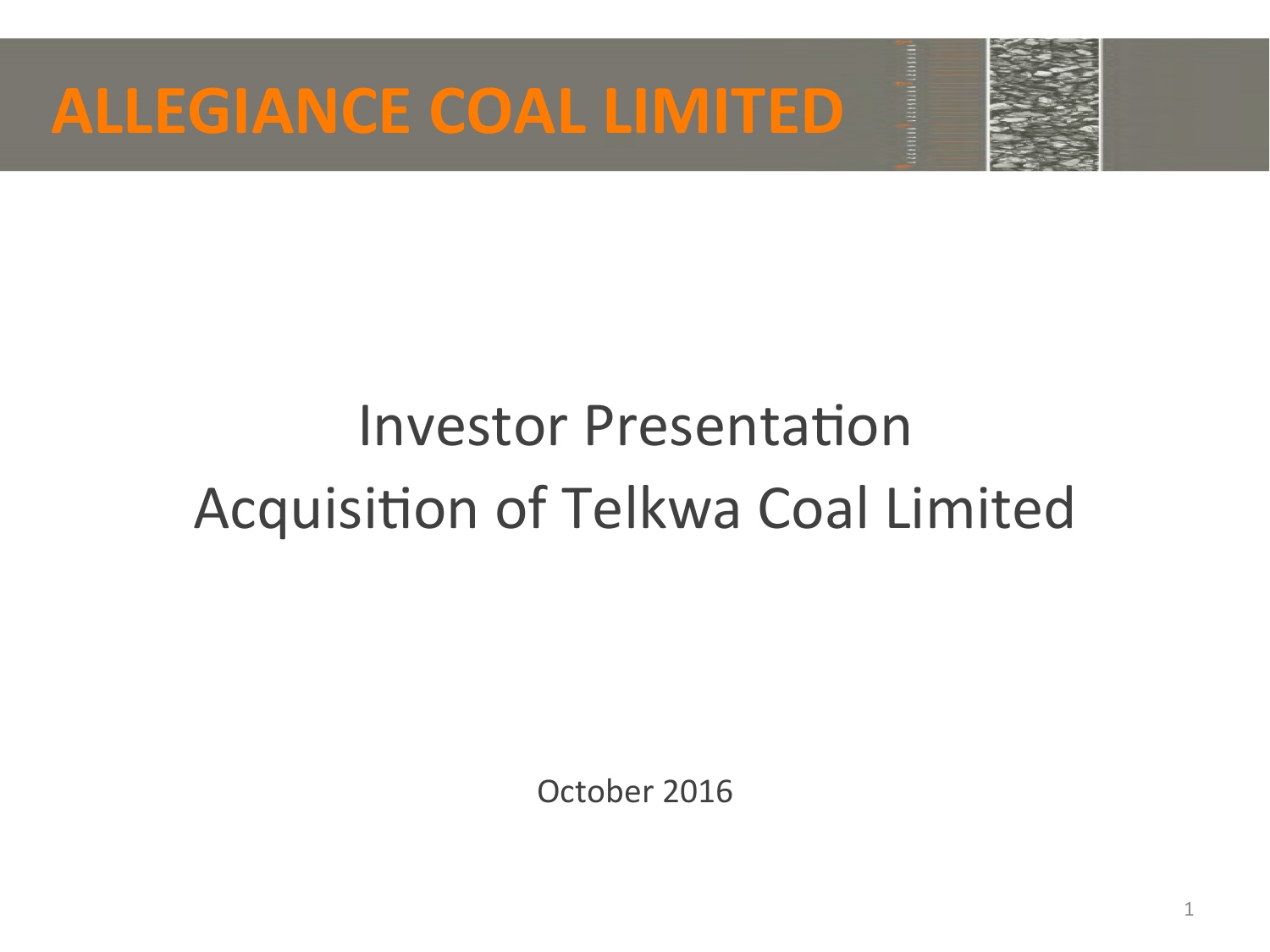### Purpose of the Acquisition

- As was announced by Allegiance Coal Limited to the market on 16 September 2016, Allegiance proposes to acquire, subject to shareholder approval, all of the shares in Telkwa Coal Limited (TCL).
- TCL's sole asset is a farm-in agreement to the Telkwa Coking Coal Project (**Project**) located in the mid west region of British Columbia, Canada.
- TCL is beneficially owned by two shareholders, the family interests of Mark Gray, a resident of Sydney NSW, and Natasa Mining Ltd, a private resource investment company incorporated in the Cayman Islands. Mark Gray sourced the Project and negotiated the farm-in rights in April 2014.
- As at the completion of the acquisition, TCL will have earned 20% of the Project equity, with the right to earn up to 90%. Details of the farm-in rights are set out in the 16 September 2016 announcement.
- The Directors of Allegiance believe it is an opportune time to invest in coking coal projects, and in particular, advanced projects where the exploration risk has largely been mitigated, there is a relatively short time line to production, and projects that are likely to be in the lowest cost quartile for producing coking coal mines. The Directors believe the Project satisfies those requirements.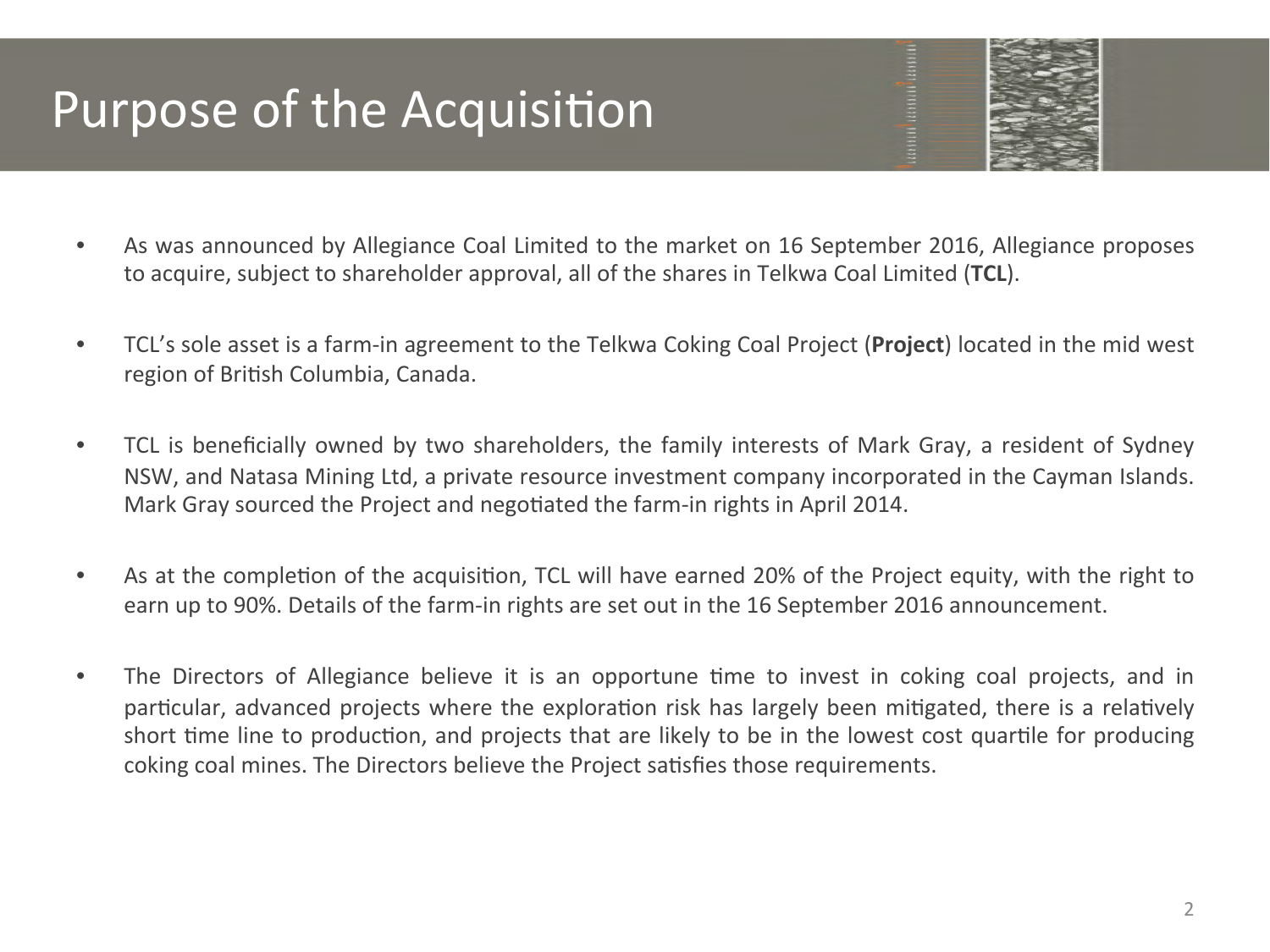#### **Project Location**



The Telkwa coking coal project is located in the mid west of British Columbia, immediately adjacent to Canadian National Rail's main line to the Port of Prince Rupert and Ridley Island Coal Terminal, 380km from the Project.

The relative simplicity of its logistics, shallow coal with favorable mining conditions, offers significant cost advantages to its producing neighbors to the north and south east of British Columbia.

Telkwa has been the subject of an enormous amount of exploration yet remarkably, the Project has sat dormant for 20 years.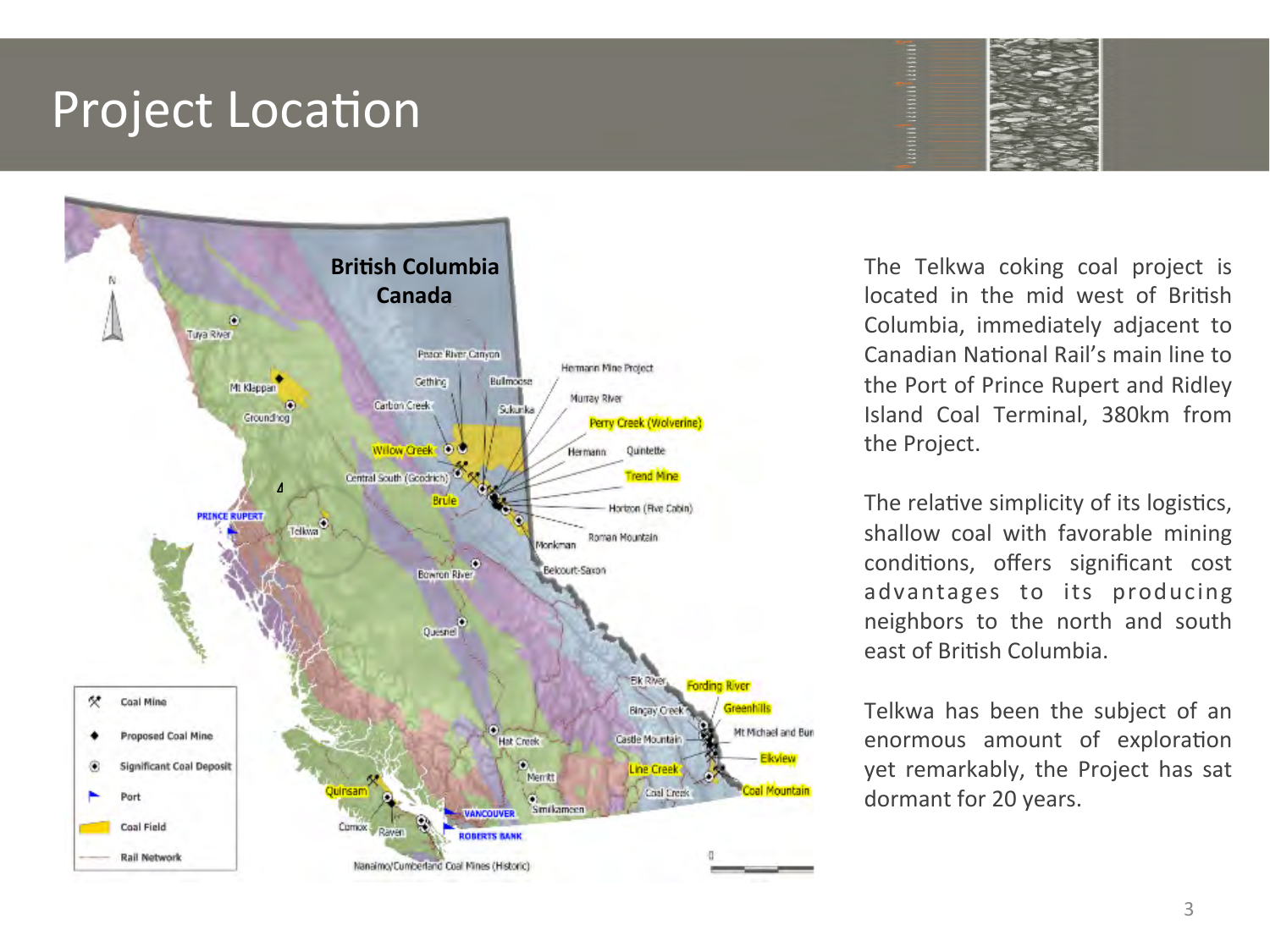### **Project History**

- **1918** From 1918 to 1970, coal mining took place in the Telkwa Coalfield producing a very high quality thermal coal that was used for domestic and industrial consumption.
- **1979** Canadian Natural Resources Ltd commenced exploration in the Telkwa North and Goathorn pit areas. CNRL is today a major oil and gas producer with revenues in excess of C\$13 billion in 2015.
- **1992** CRNL drops the project and Manalta Coal Limited picks it up. Manalta at the time was one of Canada's major coal producers with 7 active mining operations in British Columbia, Alberta and Saskatchewan, most of which were mine mouth to power station operations. Manalta continued exploration work, discovers and then focuses on the Tenas pit.
- **1997** Manalta undertakes several feasibility studies the last of which is in 1997 planning a 1.5Mtpa clean coal mining operation producing a PCI and thermal coal both for export.
- **1997** Manalta files for a mining permit and completes an environmental study.
- **1998** Manalta is acquired by its competitor, Luscar Coal Limited, and Luscar creates Canada's largest coal mining company. Luscar does not proceed with the mining permit application, having concluded that the coal prices in 1998 did not justify the capital expenditure.
- **2003** Sherritt International Limited (a large diversified mining house) and the Ontario Teachers Pension Fund acquire Manalta via the Carbon Development Partnership. Sherritt reviews Telkwa again but does nothing until 2012 when it recommences project planning to apply for a mining permit.
- **2014** Sherritt decides to exit coal and sells CDP to Altius Minerals Corporation and in the same year Altius grants farmin rights to Telkwa Coal Limited (TCL).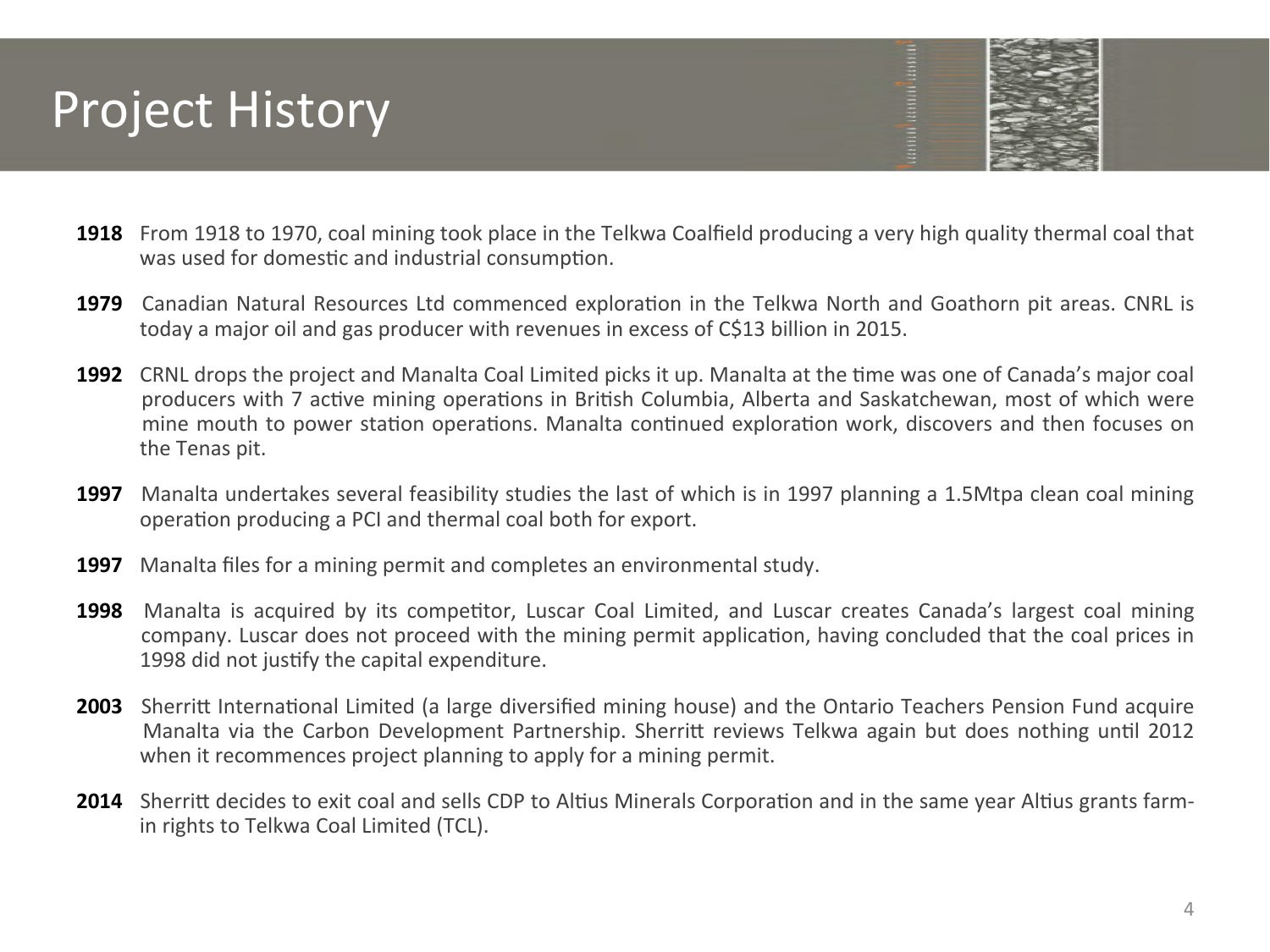

### Extensive Historical Exploration & Data



The database of information is extensive and requires no further exploration work by TCL:

- **91,475m of drilling**
- **828 drill holes**
- 507 rotary
- 321 core all sampled
- 219 ton bulk sample
- **80 ton bulk sample**
- **88 trenches all sampled**
- **46.4km of surface geophysics**

Some drilling  $(24 \text{ holes})$  will be required for water table testing as part of the baseline studies, and TCL will take core to update coal sampling and analysis.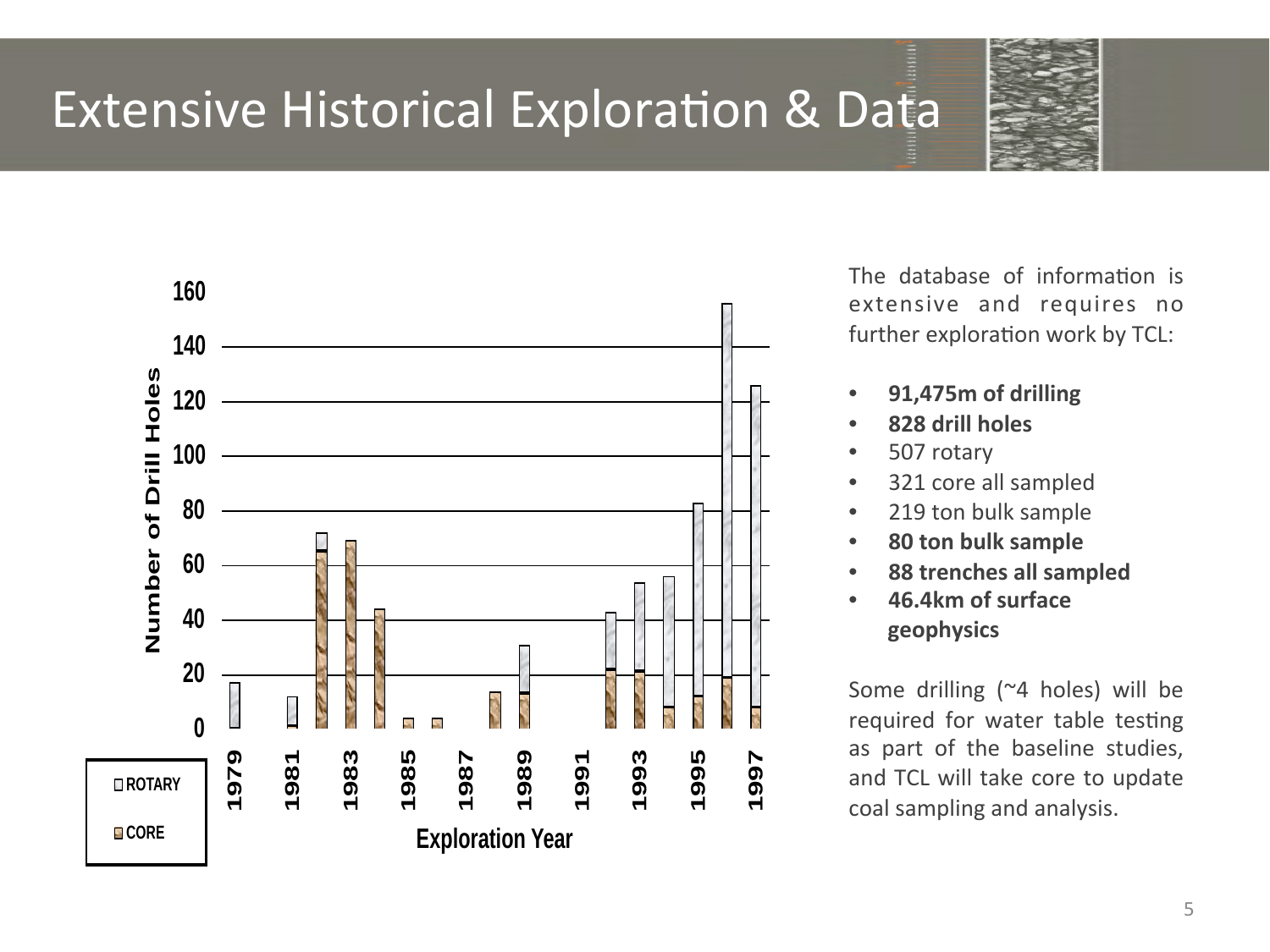#### 3 Open Pit Resource Areas Defined



The drilling defined three open pit areas all within close proximity of each other allowing for the centralized location of the CHPP:

- Tenas;
- Goathorn; and
- Telkwa North,

The red line marks the tenement boundaries and the green lines mark the three defined mining areas. Additional potential mining areas were also identified within the tenement block.

Canadian National Rail's main line to Prince Rupert traverses the top right corner of the tenement block, and the main highway tracks the railroad.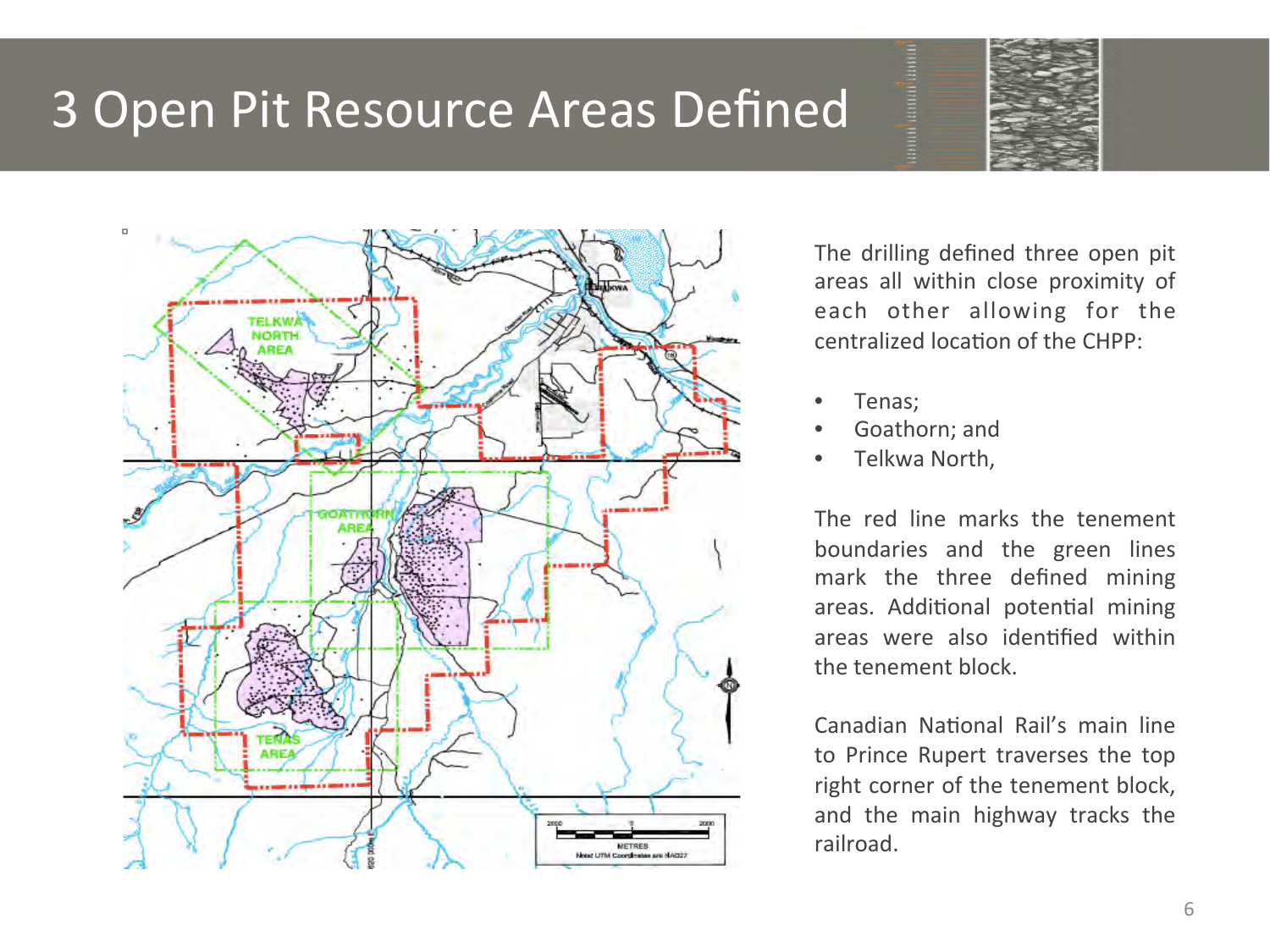### 165Mt JORC Compliant Resource



In February 2015, TCL commissioned an internationally recognized consulting firm in the mining and resources sector to complete and deliver a maiden NI 43-101 JORC Compliant Report which confirmed a 165Mt coal resource down to a strip ratio of 20:1 BCM/ROMt. This cut off point is typically applied for the reporting of coal resources in British Columbia.

Almost 90Mt, more than half of the resource, is in the measured category and almost half of that is in the Tenas Pit area, which is the area intended to be mined first by TCL. Therefore, TCL concluded there is no immediate need for drilling and resource upgrading.

| <b>TOTAL</b>        | 89,113,000      | 42,037,000       | 33,412,000      | 165,562,000   |
|---------------------|-----------------|------------------|-----------------|---------------|
| <b>TELKWA NORTH</b> | 13,279,000      | 15,643,000       | 6,345,000       | 35,267,000    |
| <b>GOATHORN</b>     | 35,505,000      | 26,394,000       | 27,067,000      | 88,966,000    |
| <b>TENAS</b>        | 40,329,000      | 0                | $\overline{0}$  | 40,329,000    |
| <b>3 PIT AREAS</b>  | <b>MEASURED</b> | <b>INDICATED</b> | <b>INFERRED</b> | <b>TOTALS</b> |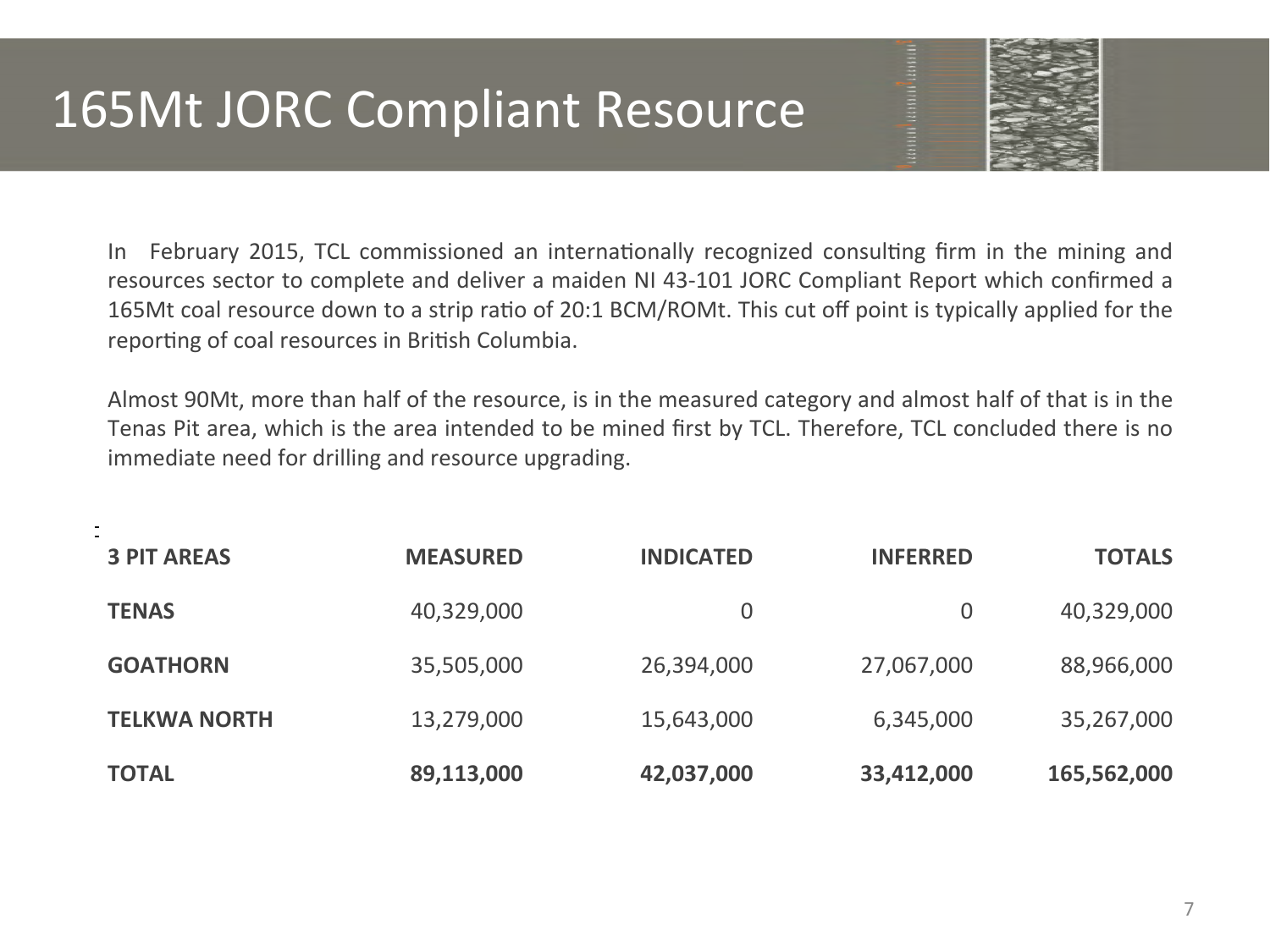## Coal Seam Thickness



| <b>TENAS SEAMS</b>    | <b>MIN THICKNESS (m)</b> | <b>MAX THICKNESS (m)</b> | <b>AVG THICKNESS (m)</b> |
|-----------------------|--------------------------|--------------------------|--------------------------|
| Seam C                | 0.80 cut off             | 2.98                     | 1.45                     |
| Seam Upper 1          | 0.80 cut off             | 4.11                     | 1.10                     |
| Seam 1                | 0.80 cut off             | 13.56                    | 5.75                     |
| <b>GOATHORN SEAMS</b> | <b>MIN THICKNESS (m)</b> | <b>MAX THICKNESS (m)</b> | <b>AVG THICKNESS (m)</b> |
| Seam 1                | 1.20                     | 4.08                     | 2.15                     |
| Seam 2                | 1.69                     | 4.17                     | 2.34                     |
| Seam 3                | 0.96                     | 3.36                     | 1.99                     |
| Seam 4                | 1.49                     | 2.56                     | 1.89                     |
| Seam 5                | 1.52                     | 3.61                     | 2.47                     |
| Seam 6                | 1.09                     | 2.50                     | 2.03                     |
| Seam 7                | 0.95                     | 1.56                     | 1.26                     |
| Seam 8                | 1.83                     | 2.93                     | 2.30                     |
| Seam 9                | 0.97                     | 2.11                     | 1.28                     |
| Seam 10               | 0.98                     | 1.09                     | 1.07                     |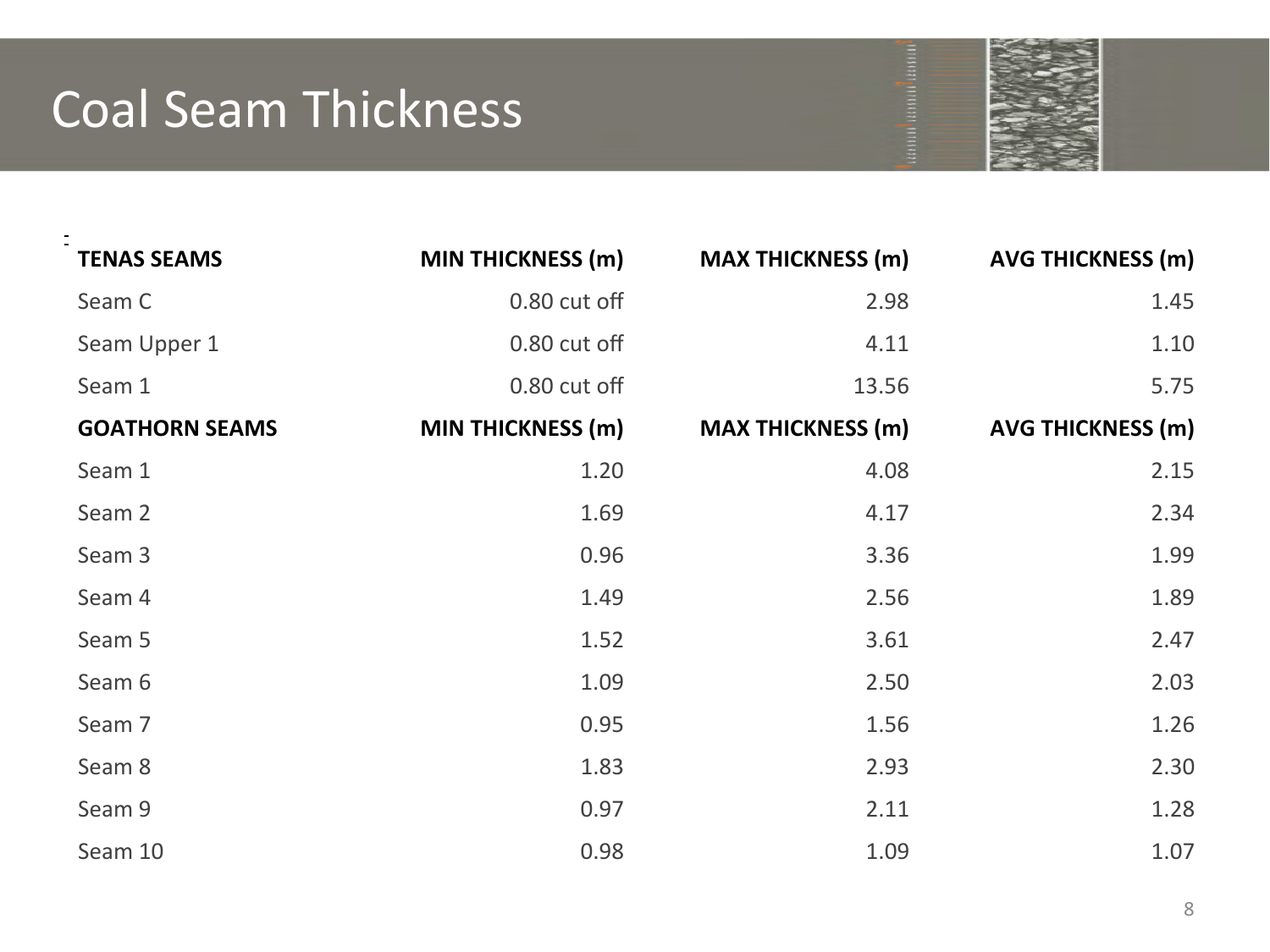# Coal Quality & Market Assessment



| <b>AIR DRIED</b>      | <b>TELKWA</b><br><b>LOW ASH</b> | <b>TELKWA</b><br><b>HIGH ASH</b> | <b>NSW</b><br><b>SSCC</b> | <b>QLD</b><br><b>SSCC</b> |
|-----------------------|---------------------------------|----------------------------------|---------------------------|---------------------------|
|                       |                                 |                                  |                           |                           |
| % Inherent Moisture   | 1.12                            | 1.12                             | $7 - 11$                  | $9 - 10$                  |
| % Volatile Matter     | 24.6                            | 24.6                             | $33 - 37$                 | $25 - 26$                 |
| % Ash Cotent          | 7.4                             | 10.4                             | $6.5 - 10.5$              | $9 - 10$                  |
| % Sulphur             | 0.90                            | 1.20                             | $0.45 - 1.05$             | $0.50 - 0.55$             |
| % Fixed Carbon        | 66.9                            | 63.9                             | 50-60                     | 64-66                     |
| <b>FSI</b>            | $3 - 5$                         | $1 - 3$                          | $3 - 6$                   | $3 - 4$                   |
| <b>Max Fluidity</b>   | $2 - 17$                        | $2 - 17$                         | 100-500                   | 15-50                     |
| Reflectance           | 0.88                            | 0.79                             | 0.80                      | 1.05                      |
| <b>CSR Calculated</b> | $41 - 47$                       | $32 - 38$                        | $25 - 30$                 | $32 - 35$                 |

Data source: TCL commissioned independent report

 $\bar{z}$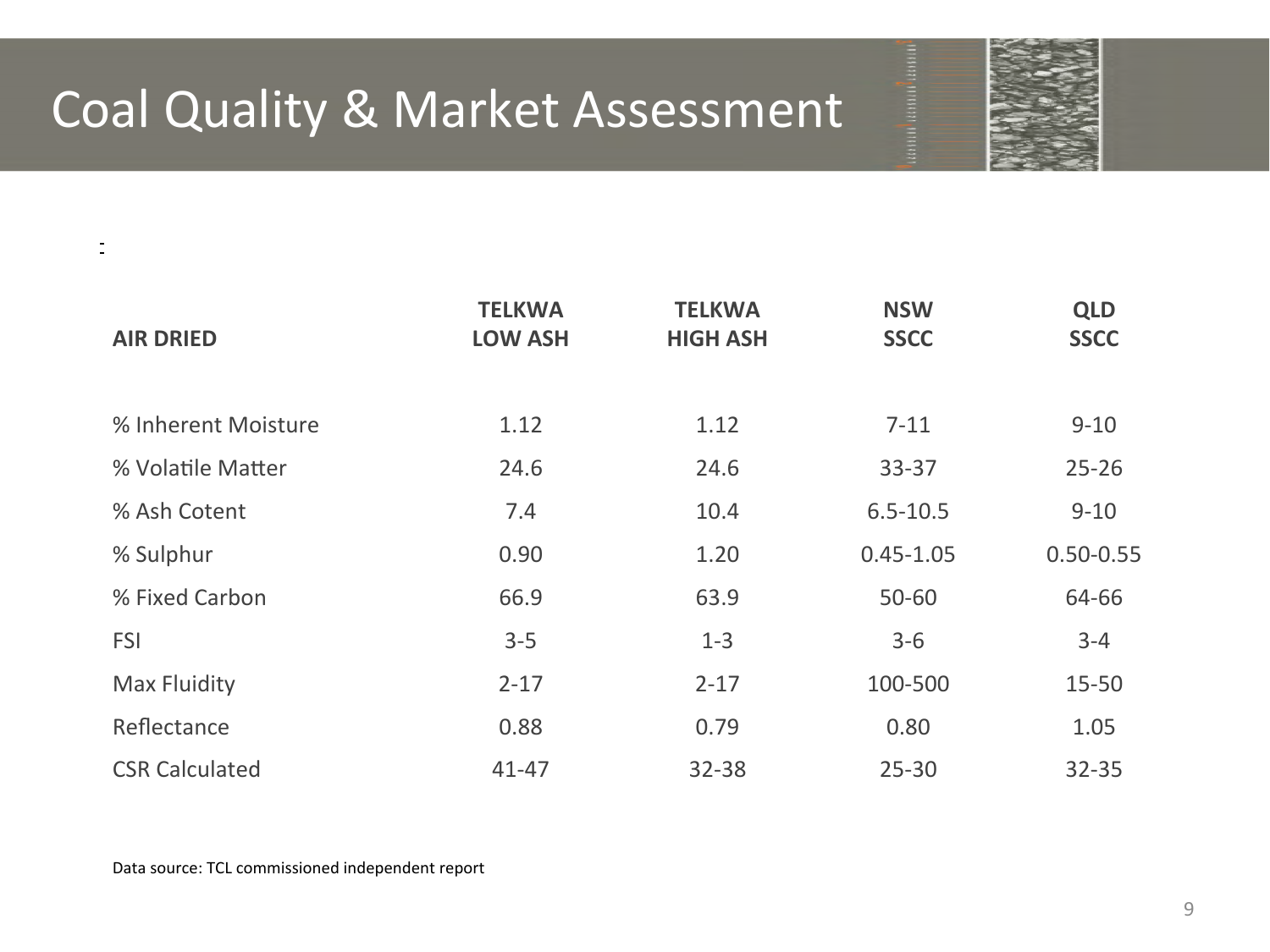### The Manalta 1997 Feasibility Study





The 1997 Study by Manalta concluded:

- 1.5Mtpa clean coal operation mining Tenas and Goathorn only, for 18 year LOM.
- Ability to extend LOM by moving to Telkwa North.
- LOM strip ratio 5.7:1 BCM/ROMt.
- The mine would produce a 50:50 PCI and thermal coal product.
- Conventional truck and shovel.
- Phased development of pits to maximize backfill opportunities and minimize haulage cost.
- Plant yield of 70% for Tenas and 65% for Goathorn.
- Project did not proceed as prices did not justify capital expenditure to its owners at the time.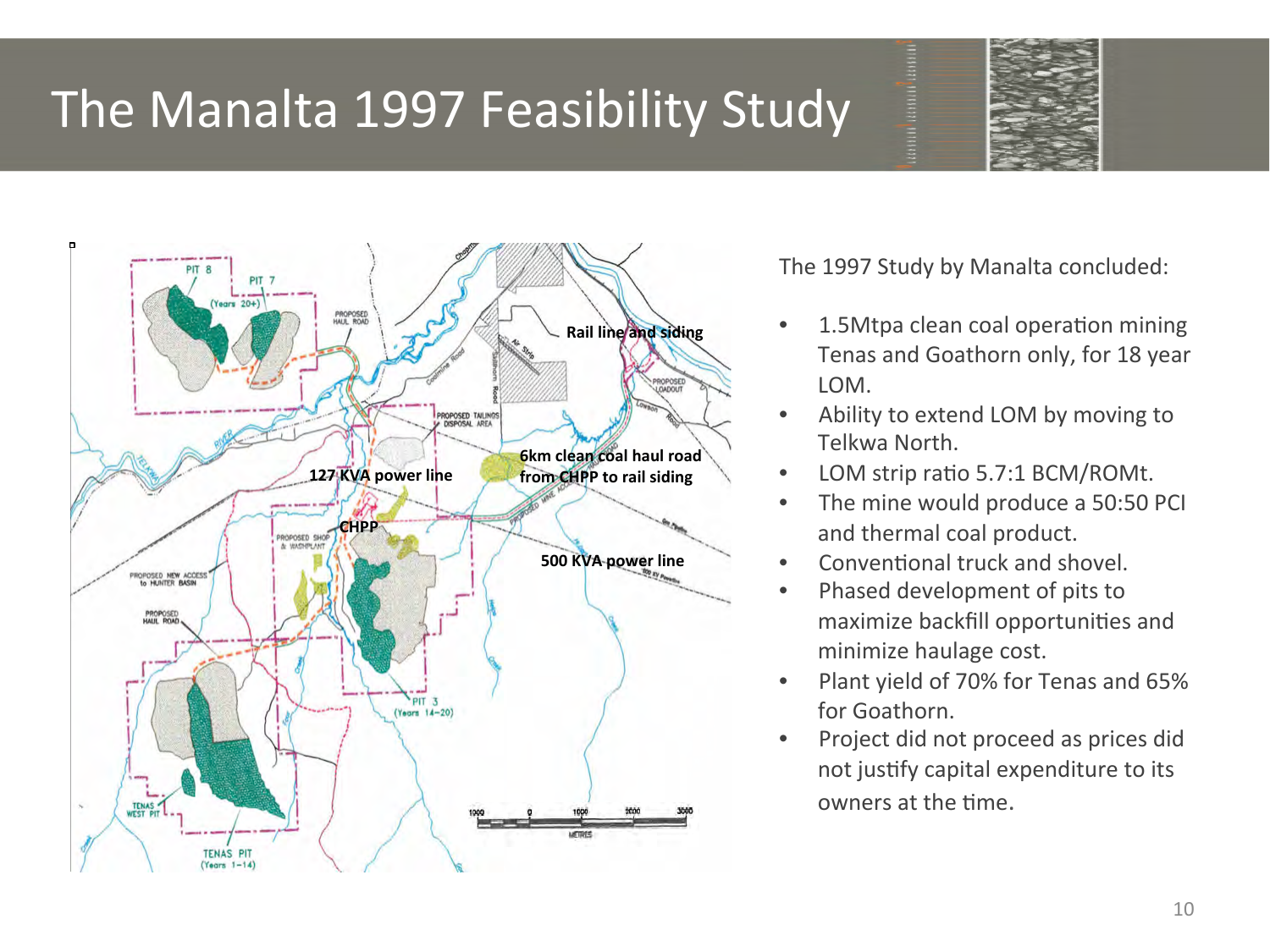## December 2015 Internal Scoping Studies



- In December 2015, TCL completed internal scoping studies for a Major Mine gradually mining all three pit areas, and a Small Mine mining just the Tenas Pit. In British Columbia, a Small Mine is approved to produce up to 250Ktpa of clean coal and a Major Mine is in excess of that number.
- Permitting of a Small Mine is managed by the Ministry of Mines & Energy, whereas permitting of a Major Mine is managed by the BC Environmental Assessment Office through a Technical Working Group comprising Provincial and Regional Government agencies and a wide net of stakeholders including most importantly, First Nations.
- The studies relied heavily on the Manalta 1997 Feasibility Study, upgrading the geological model in the process, updating the operating costs and capital expenditure, and reassessing the product and market.
- Key results from the studies included:
	- − The mine could produce a good quality semi-soft coking coal that would be comparable to NSW and QLD semi-soft coking coals, and have appeal in the Asian steel markets as a blending coal with relatively short shipping distances from Prince Rupert;
	- − With relatively simple logistics and a low strip ratio of waste to coal, both mine options would likely sit comfortably in the lowest cost quartile of coking coal producers;
	- − Both mine options showed favorable economics based on the prices for semi-soft coking coal as at the end of December 2015;
	- − With a lower capital cost to production, the Small Mine option proved the most favoured by TCL;
	- − On that basis, coupled with the more defined permitting process, it was decided by TCL to proceed in the first instance towards the application and granting of a Small Mine permit.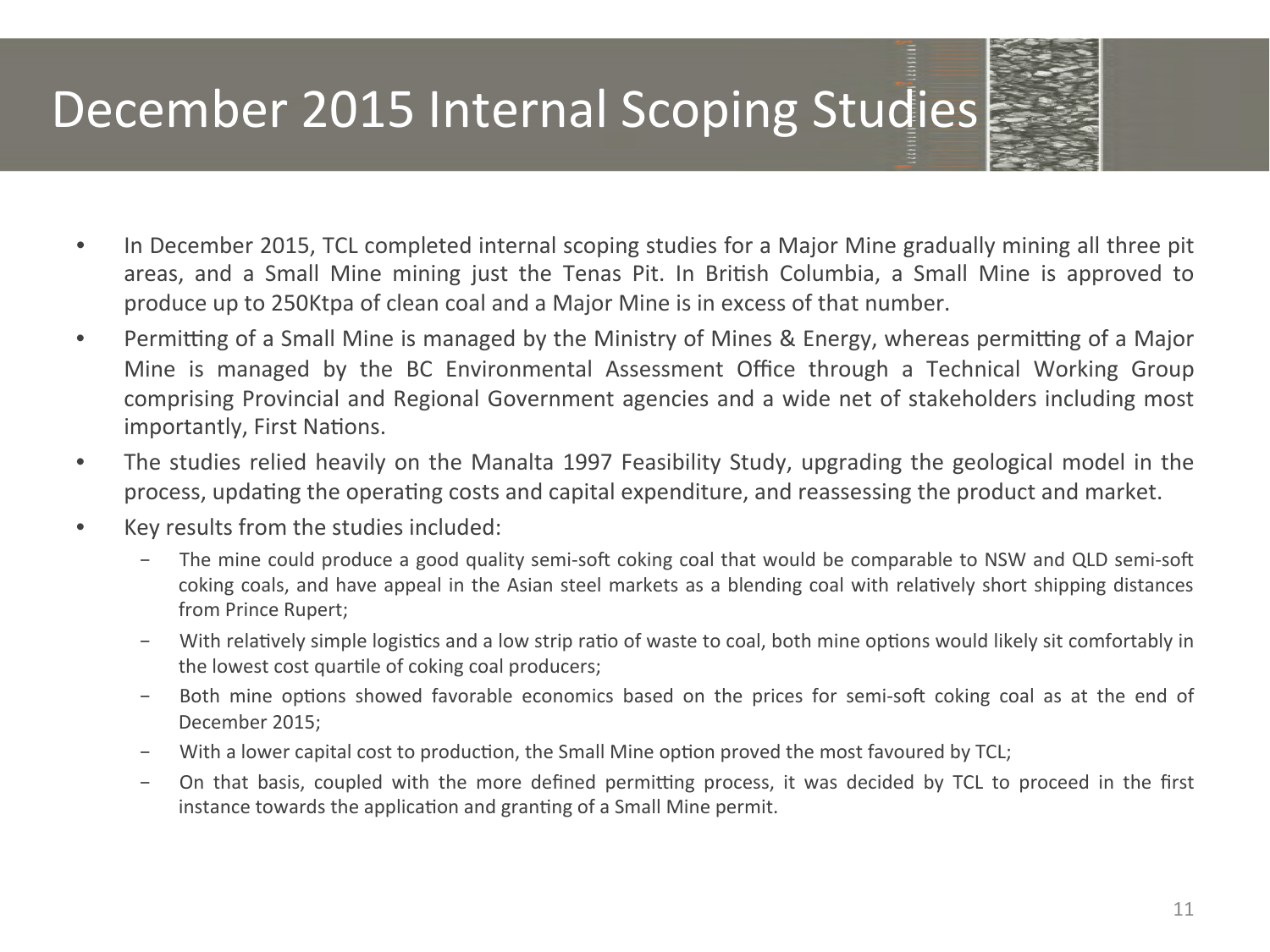# **Small Mine Strategy**



- In all likelihood, transition to a Major Mine once a Major Mine permit is obtained.
- Minimize upfront capital expenditure by:
	- Commencing with a 100tph wash plant for a Small Mine that can be scaled to 200tph to support a Major Mine;
	- $-$  Utilize existing logging roads connecting to the town road of Telkwa to haul clean coal from the CHPP to the rail siding, approximately 25km;
	- $-$  Operate a simple production schedule of one day crew only, all living locally, 4 days on, 3 days off for mining operations and the CHPP, and 24 hour coal haulage from the CHPP to the rail siding during the week.
- Main capital expenditure items:
	- $-$  100tph portable wash plant;
	- $-$  11 x 40t dump trucks, 1 excavator, 2 loaders, 3 dozers, 2 graders, 2 water trucks, 3 x 50t side tippers and 1 drill rig;
	- 1km road and small bridge to connect to an existing logging road with some upgrade of the road;
	- $-$  Dirty water settling pond;
	- $-$  Extend existing 400m of rail siding in the town of Telkwa to 1km and build a simple loader operated loadout.
- Designated 30 x 106t wagons owned and operated by Canadian National Rail, with 3 days load and 2 days travel, making 6 trips to Prince Rupert per month for  $\sim$ 20Ktpm of export product.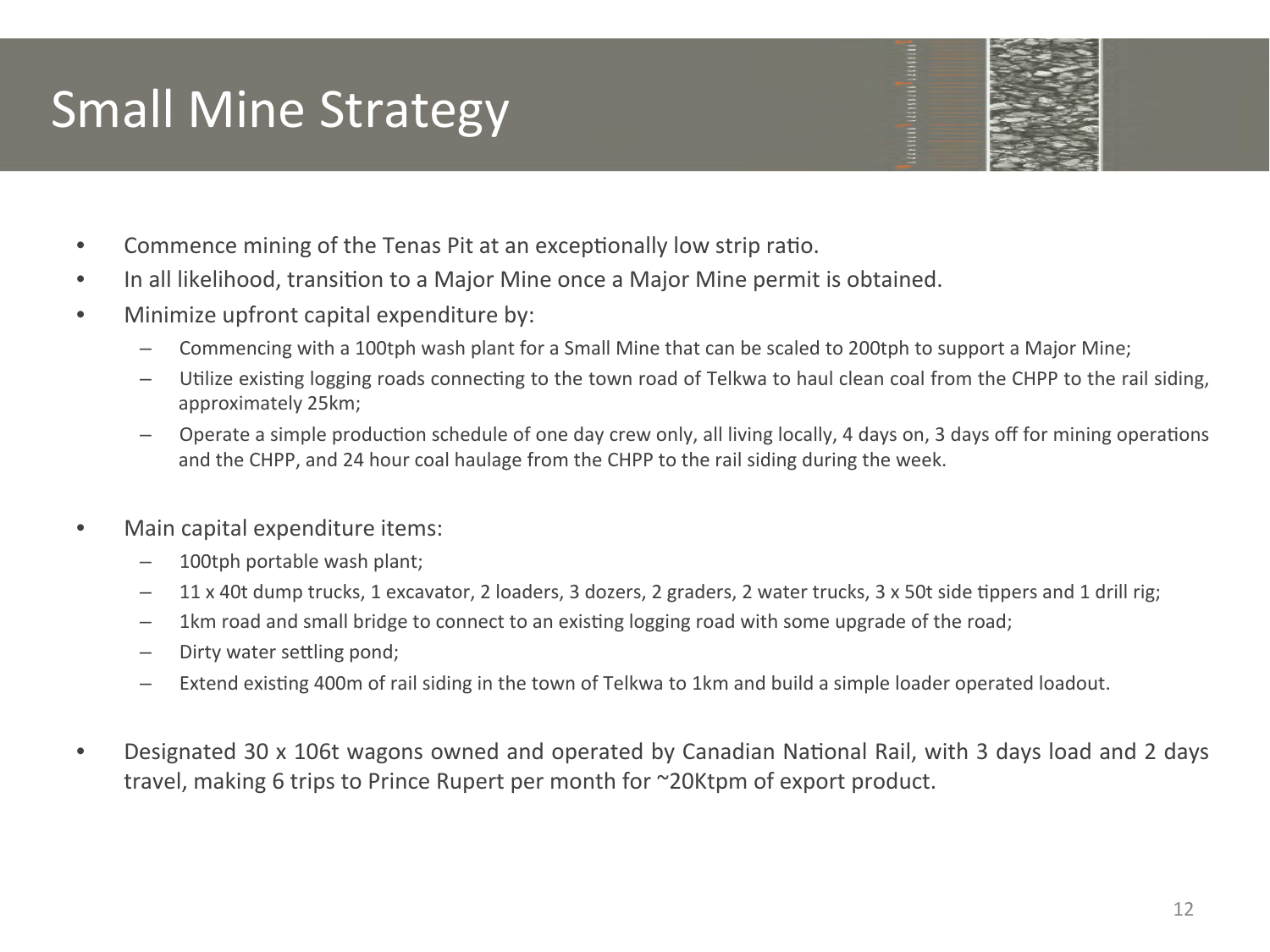#### **Small Mine Overview**



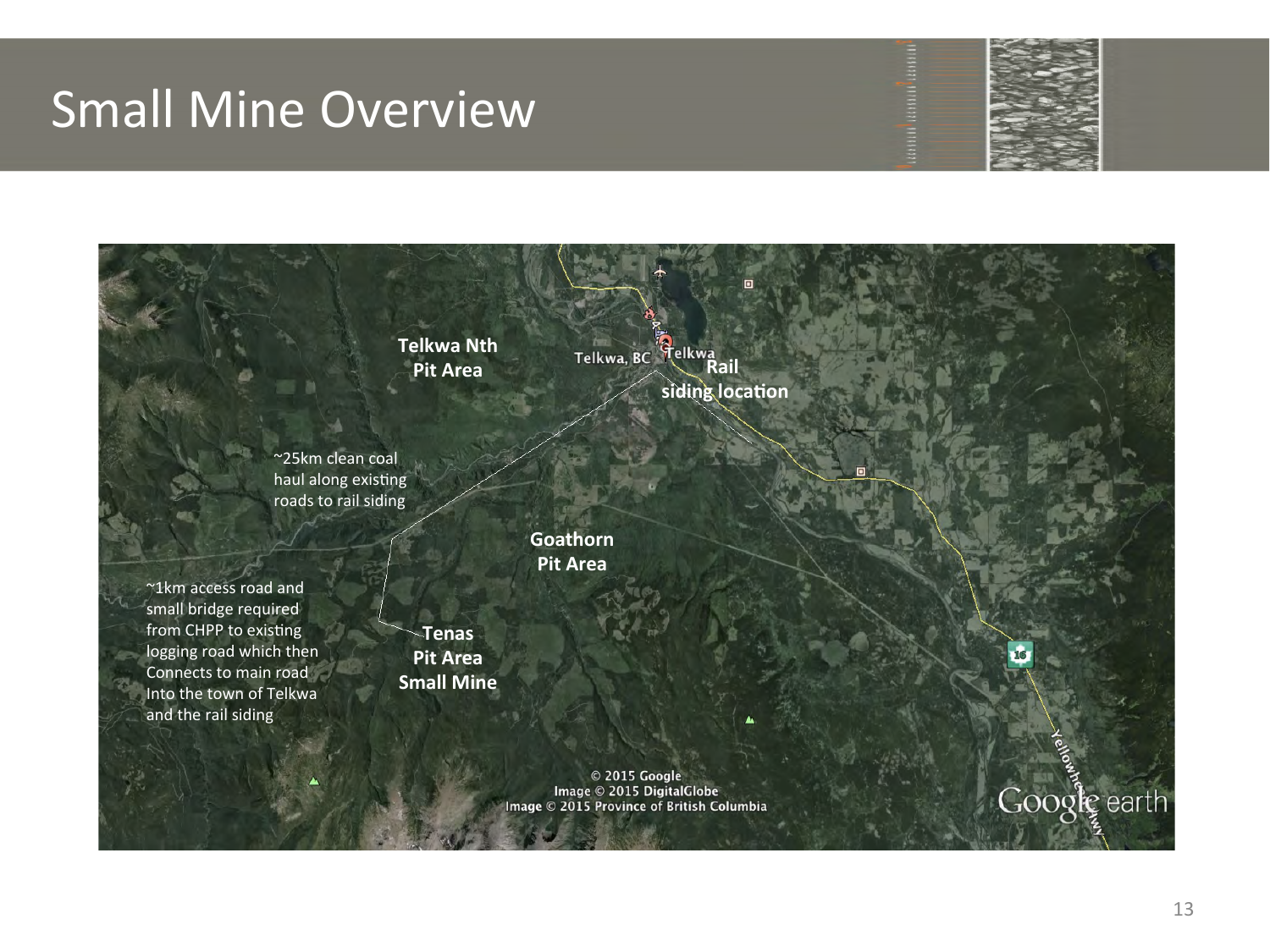#### View of the Rail Siding in Telkwa





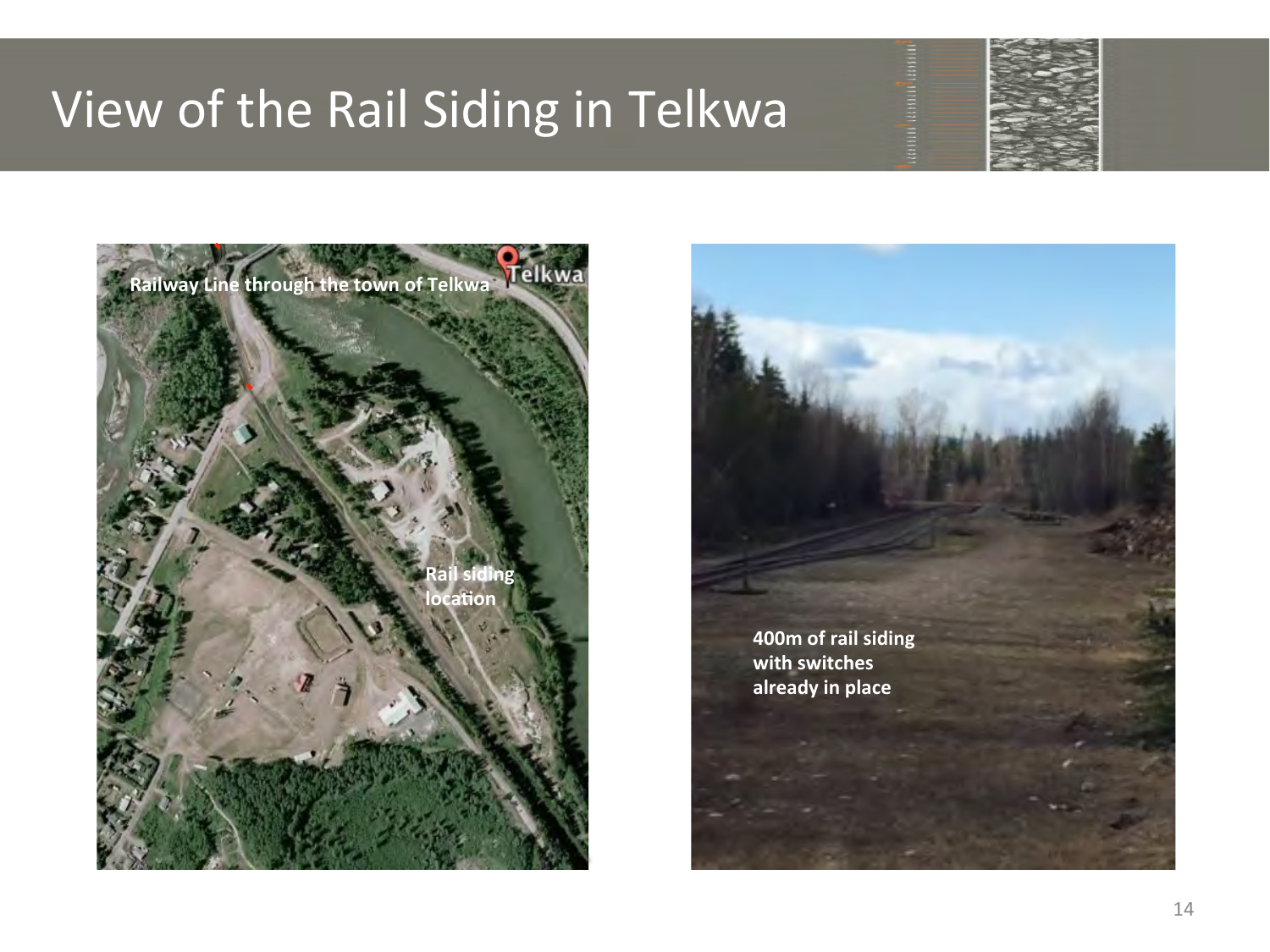# Tenas Pit Strip Ratio Analysis





Targeted mining areas of exceptionally low strip ratio coal for the Small Mine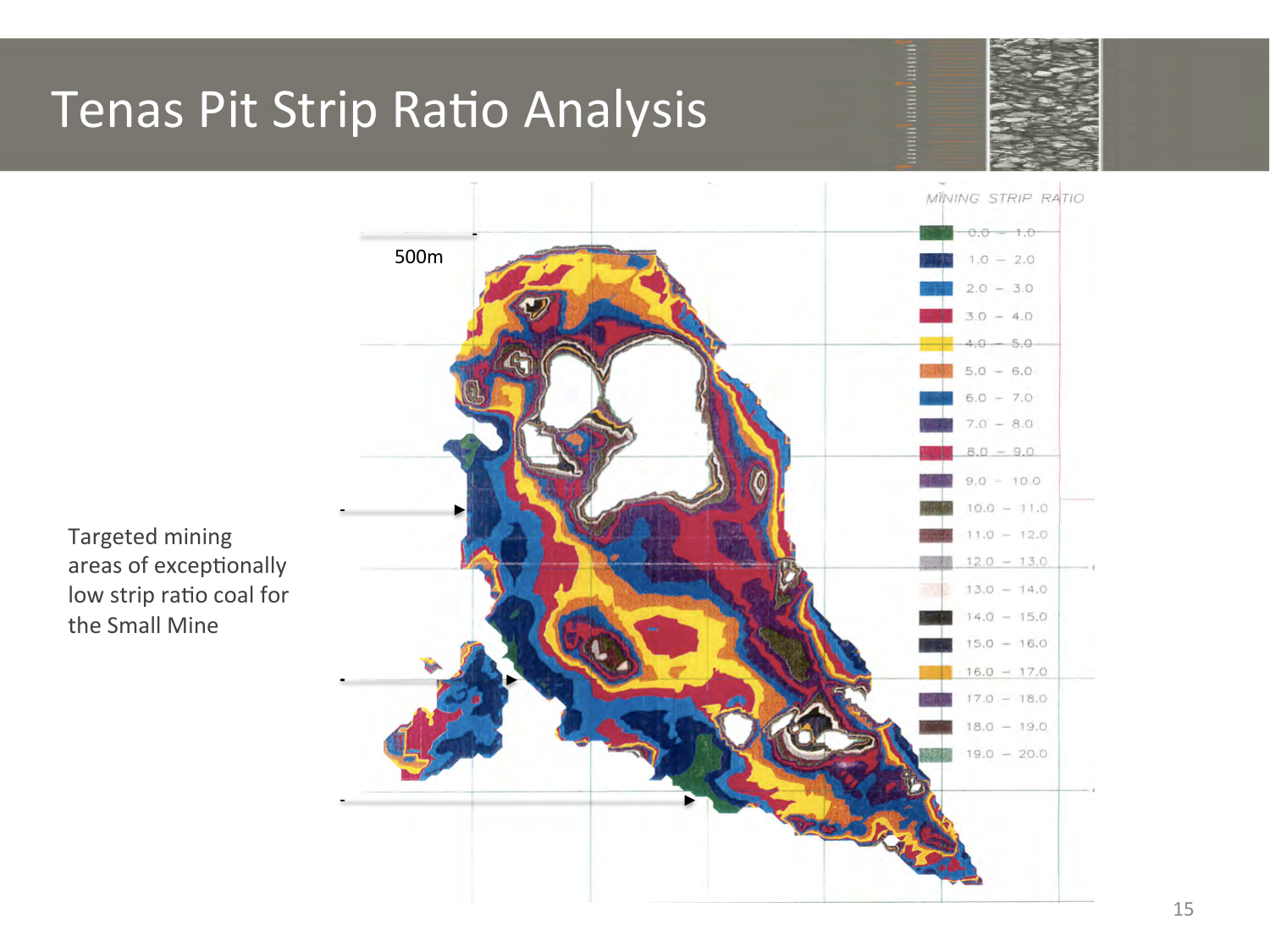# Small Mine Process & Timeline



Consultation - relevant Government Ministries Consultation - First Nations and Affected Parties First Nations and Affected Party Agreements Baseline Studies permit application filed Baseline Programs Various Permits - preparation and application Commence and complete feasibility study Ministry application review and approval Construction First Coal targeted late 2019

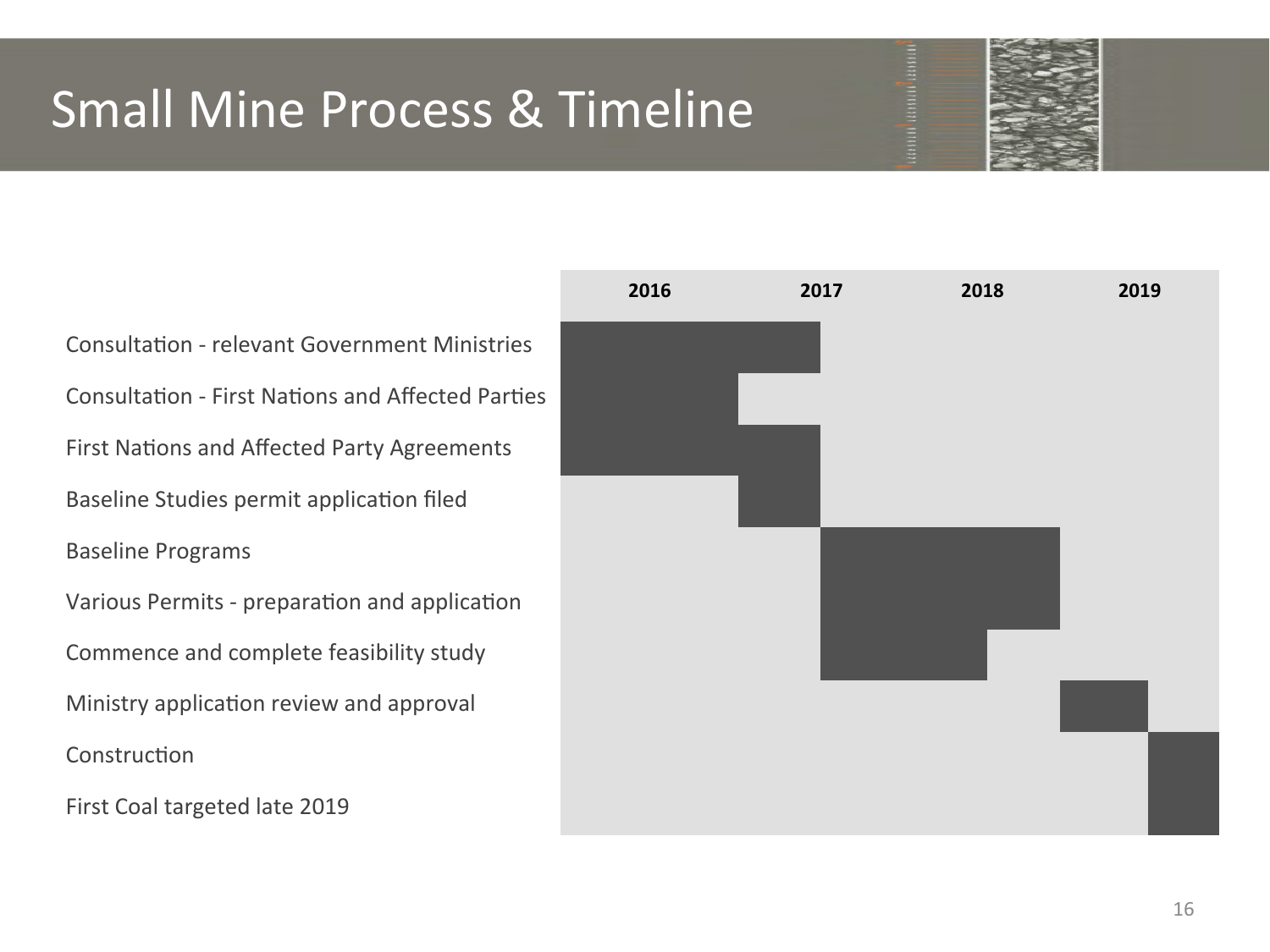### Capital Structure post Acquisition



|                                                                              | Price \$            | Value \$             | <b>Shares</b> | %              |
|------------------------------------------------------------------------------|---------------------|----------------------|---------------|----------------|
| Shares on issue as at 6 October 2016                                         |                     |                      | 203,066,674   |                |
| Consolidation of share capital on a 1 for 5 basis                            |                     |                      | 40,613,335    | 24             |
| Issue of shares to Telkwa shareholders                                       | $^{\text{A}}0.0250$ | $^{\wedge}1,250,000$ | 50,000,000    | 30             |
| Issue of shares to Telkwa creditors                                          | 0.0375              | 458,111              | 12,216,282    | $\overline{7}$ |
| Issue of shares pursuant to the maximum capital raising                      | 0.0375              | 2,500,000            | 66,666,667    | 39             |
| Fully diluted share capital *                                                |                     |                      | 169,469,284   | 100.0          |
| <b>Market capitalisation</b>                                                 | 0.0375              | 6,355,098            |               |                |
| <b>Enterprise value</b>                                                      | 0.0375              | 3,855,098            |               |                |
| ^ Notional figure based on VWAP share price at time share purchase agreement |                     |                      |               |                |

was executed \* Note : excludes 820,0000 options expiring November 2018, exercisable at

\$0.2475 (post consolidation)

 $\bar{z}$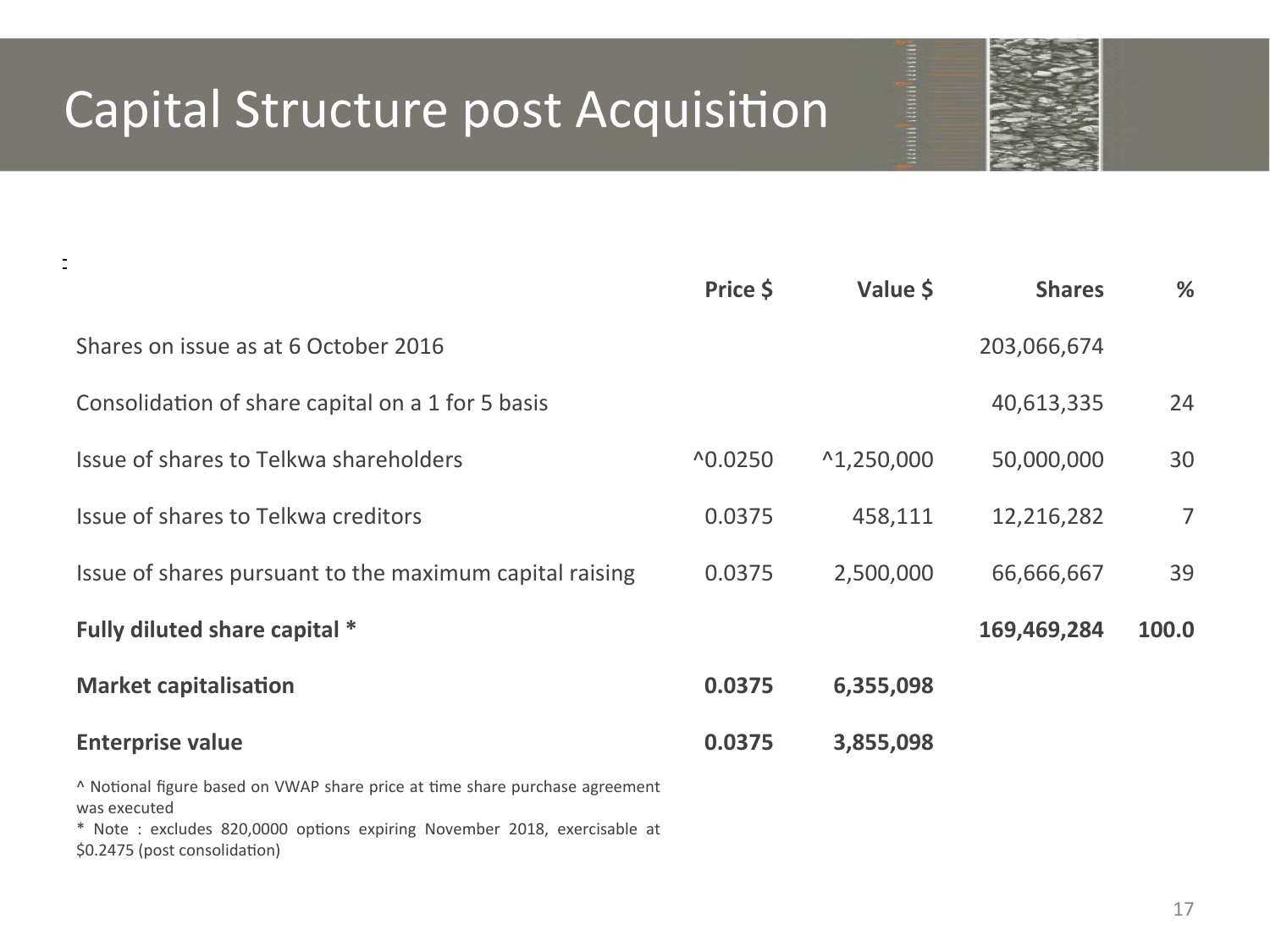# Allocation of \$2.5M Capital Raising

 $\overline{\phantom{a}}$ 



|                                                                               | AU\$      |
|-------------------------------------------------------------------------------|-----------|
| Exploration license rental payments for 10 months                             | 50,000    |
| Engagement and consultation with First Nations and other affected interests   | 70,000    |
| Project Management Team: Project Manager/Engineer/Environmental/First Nations | 350,000   |
| Commencement of baseline studies for 10 months                                | 900,000   |
| Commencement of feasibility study and related technical work for 10 months    | 150,000   |
| Corporate costs                                                               | 500,000   |
| Milestone 2 payment to move to 50% project ownership (30 September 2017)      | 300,000   |
| Capital raising fees                                                          | 150,000   |
| <b>Total Costs</b>                                                            | 2,470,000 |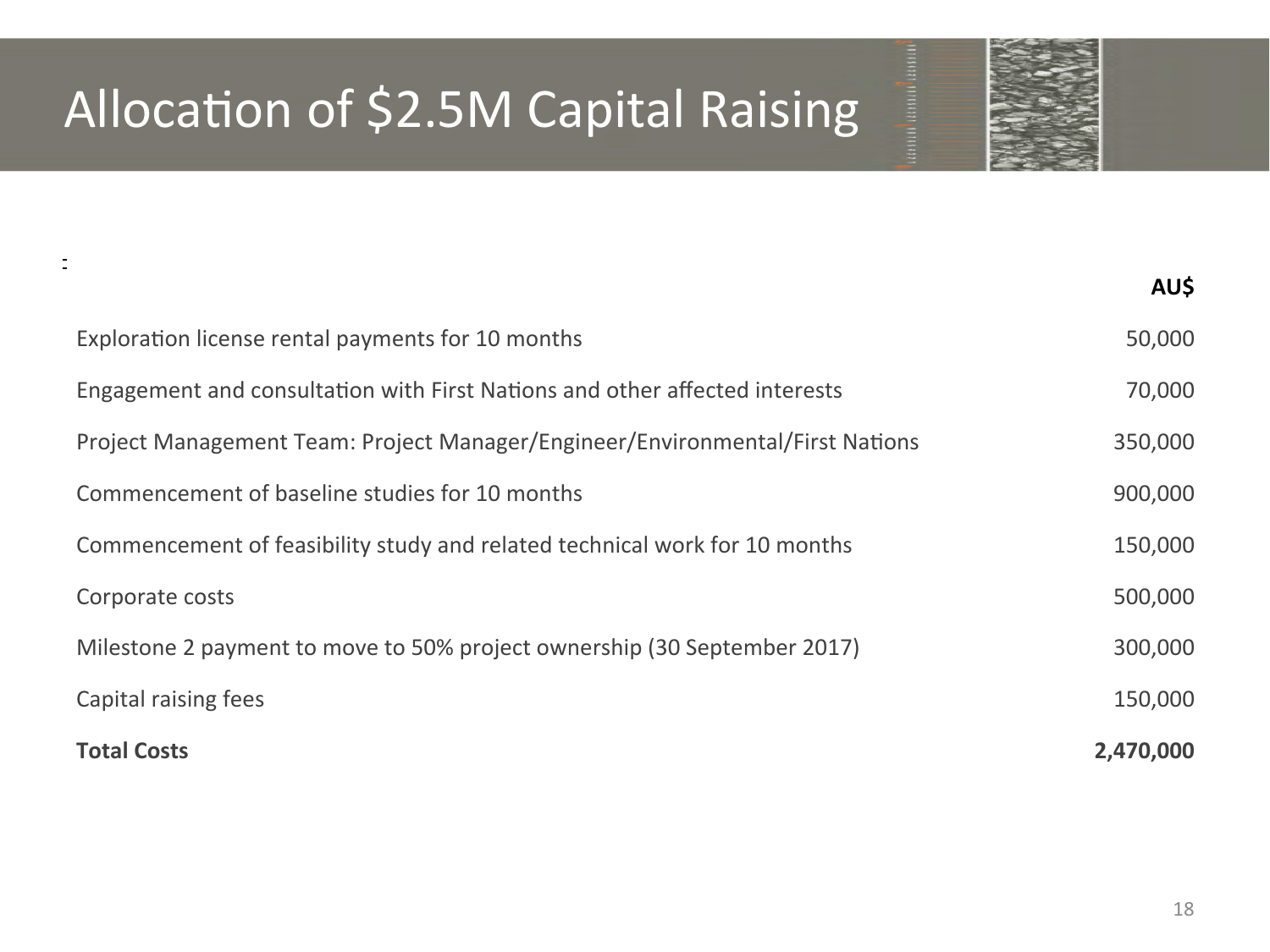### Management Team

**Mark Gray** (LLB): Mark is a corporate lawyer with 30 years transactional experience gained in major law firms and investment banks in London, New Zealand and Australia. For the last 10 years he has worked almost exclusively in the resources and mining sector as an advisor and a chief executive of several listed and unlisted companies across coal, diamonds and uranium in Australia, New Zealand and Africa. Mark was responsible for sourcing and negotiating the earn-in rights to the Project in April 2014, and as Managing Director of TCL, has managed the Project from its inception, and will remain in that role as a consultant to Allegiance.

**Dan Farmer (**B.App.Sc Mining and Mineral Processing): Dan is a Mining Engineer with 20 years continuous experience in all levels of coal production in British Columbia and Alberta. Dan has worked for several Canadian and international resource companies rising to Operations Manager for Anglo American in 2009. Dan has an intimate knowledge of Canadian coal, mining and infrastructure and will remain the Project Manager and Chief Mining Engineer of TCL.

**Charlotte Mougeot** (M.Sc Geology): Charlotte is an environmental project manager, and regulatory and stakeholder affairs specialist. She has more than 35 years experience in environmental management working for both Government and the private sector, where her last role before setting up her own advisory business was as the Environmental Project Manager for Worley Parsons, Canada based in British Columbia.

**Malcolm Carson** (M.Sc Natural Resource Management): Malcolm as Allegiance's Chairman and an experienced geologist across many commodities including coal will also consult from time to time on the Project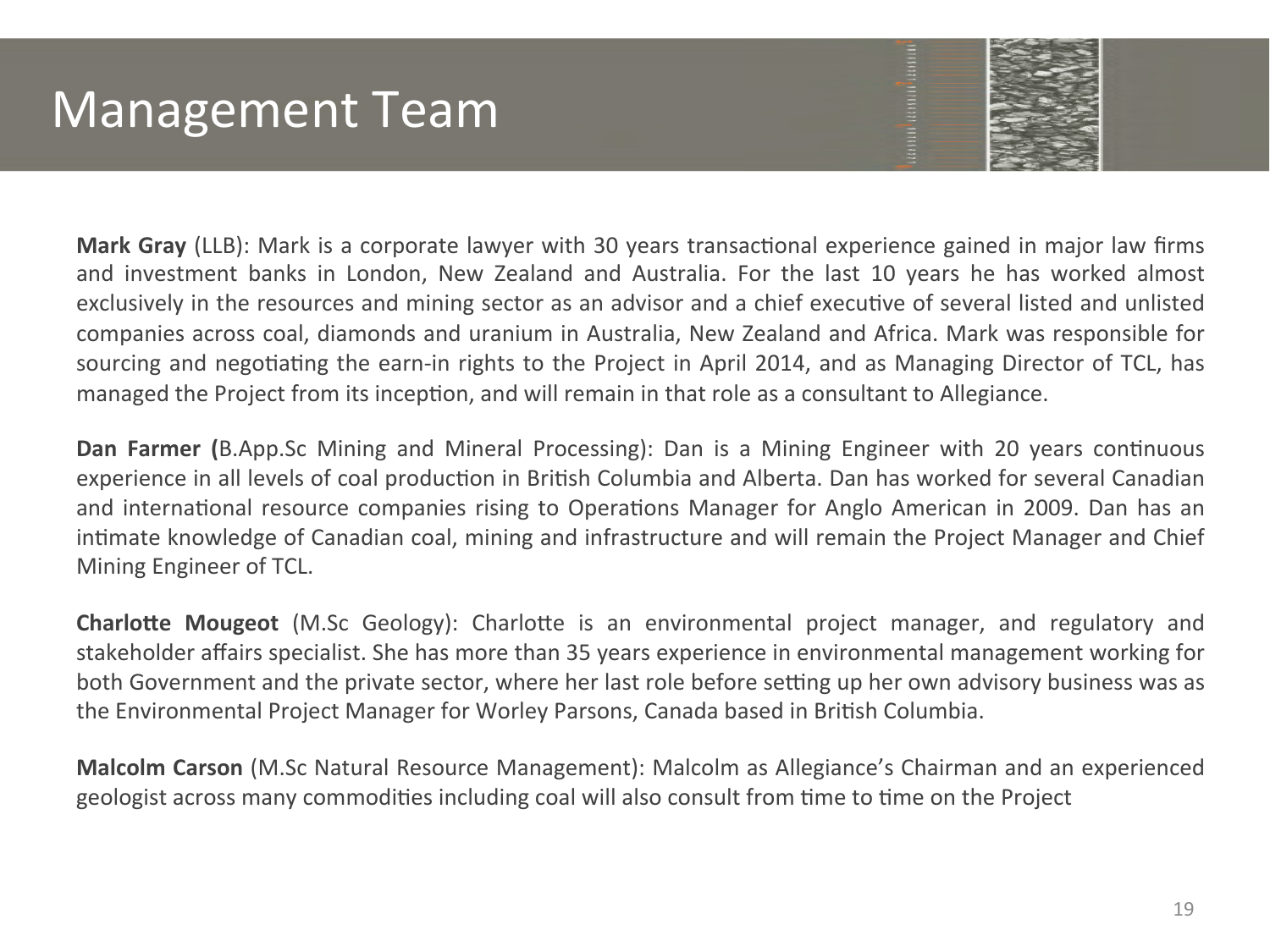#### **Contact Details**



Malcolm Carson Chairman Allegiance Coal Limited

Mobile: +61 417 692 849

Email: malcolm.carson@gmail.com

The mineral resources referred to in this presentation were first reported in the Company's announcement of 16 September 2016 (Previous Announcement). The Company confirms that it is not aware of any new information or data that materially affects the information included in the Previous Announcement and that all material assumptions and technical parameters underpinning the estimates in the Previous Announcement continue to apply and have not materially changed.